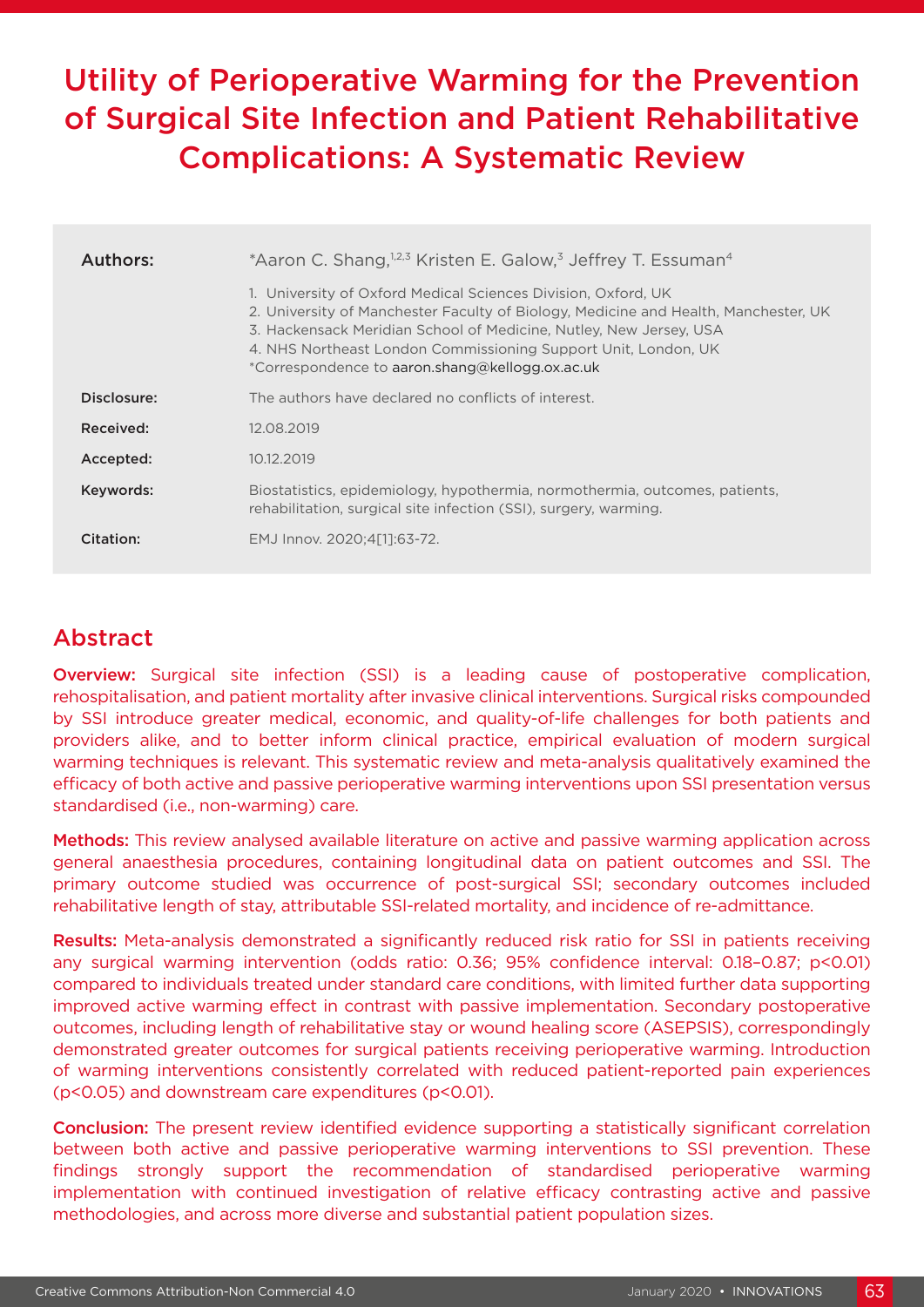### INTRODUCTION

In modern surgical procedures, a consistent risk is the development of surgical site infection (SSI) postoperatively, projected to be affecting approximately 1–3% of all American and European patients<sup>1</sup> and associated with \$4.25 billion in preventable costs.<sup>2</sup> SSI are defined by the World Health Organization (WHO) and U.S. Centers for Disease Control and Prevention (CDC) as infections occurring within the physiological locale of preceding surgical intervention, typically within 30 days of operation. $3$  Clinical definition may include physical manifestation of discharge or swab with  $>1.0x10^6$  colony forming units per mm3 tissue, associated with at least 1 symptomology of pain, inflammation, oedema, redness, or elevated dermal temperature.<sup>4</sup> Traditionally established risk factors for SSI presentation include the scale and scope of intervention, comorbidities, patient demographics, immunocompromisation, and diabetes;<sup>5</sup> however, increasing recognition is becoming directed toward the role of perioperative temperature regulation (approximate euthermia 36.5–37.5 °C) in maintaining patient SSI-protective immunohomeostasis.<sup>5</sup> During surgeries, heat loss is often most significant in relation to anaesthesia introduction and general patient environmental exposure, which, in turn, downregulates immune function and instigates risk for coagulopathy, decreased basal metabolic rate, lower oxygen consumption, and immunosuppression.5-7

Operative hypothermia (core temperature <36.5 °C) is exceedingly common however, because of the dynamic nature of operating conditions and external factors which must be controlled for during invasive procedures.<sup>8</sup> Literature has demonstrated that many prevalent surgical complications encompassing excessive bleeding, cardiac arrest and myocardial infarction, musculoskeletal ischaemia, and increases in all-cause rehabilitative hospital stay, as well as total expenditures for both patient and care organisations,9,10 link strongly to the persistence of surgical hypothermia. Methodologies aiming to maintain ideal patient temperatures intraoperatively have therefore become increasingly implemented, ranging from active devices, such as forced warm airflow, to passive introduction, such as heat-retaining blankets. In

isolation, these techniques have been established as efficacious for reducing intraoperative hypothermia across environmental conditions of the operating theatre.<sup>11,12</sup> As a result, considerable assumptions regarding their intuitively protective influences against the risks of both SSI and their complications are made.13,14 In practice, however, the proposed degree of secondary generalisability amongst surgical warmingreduced normothermia and SSI reduction remains in need of robust empirical support.

Alongside relatively lacking clinical literature relating warming interventions directly against SSI presentation and related patient recovery measures, existing studies have also yielded conflicting conclusions. Most recently in 2015, Ousey et al.<sup>15</sup> concluded that while both active and passive perisurgical warming conferred significant benefits toward some reduction in short-term inpatient SSI recordings, follow-up tracking data suggested that these benefits disappeared when evaluated by more longitudinal factors such as SSI-related hospitalisations, further acute exacerbation, or long-term morbidity and mortality of attributable cause. Contemporary research from paediatric spine procedures indicate that surgical warming interventions significantly reduce postoperative bleeding and blood transfusion volume but generally fail to produce meaningful decreases in patient-centred results, including SSI severity and length of admittance.<sup>16</sup> Critics of these and comparable studies have argued that small sample size, narrow surgical specialisation patient populations, and lack of effective midto-long-term follow-up measurements (beyond 1 year post surgery) often leaves negative or inconclusive findings underdeveloped.17-19 Other studies have attributed unexpectedly differing postoperative outcomes to individual factors such as patient health status<sup>20</sup> or adherence to perioperative instruction.21 Nonetheless, they recommend that warming methods be clinically standardised to work towards reduction of SSIrelated complications by way of normothermia assurance. Throughout a seemingly contradictory assembly of conclusions on the proposed overall inter-relationship between warming, thermal conditions, and SSI development status, investigators have consistently noted potential differences between specific warming intervention methods and outcomes. Of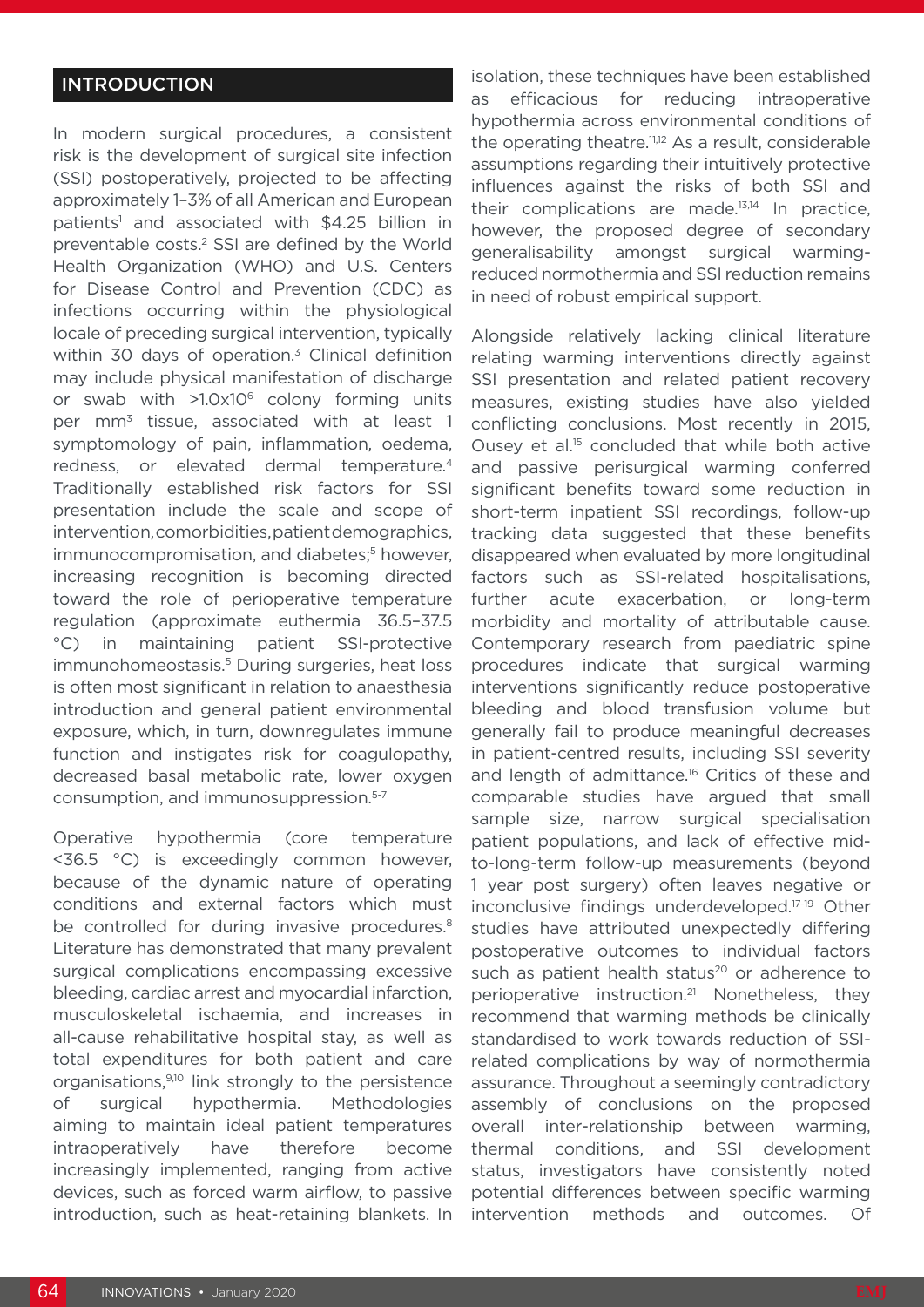particular interest is the operational divide between active and passive intervention, with some evidence to suggest that the former may confer greater effect; this debate remains actively investigated.22 At present, consultants routinely cite insufficient evidence-based findings as explanation for a widespread lack of agreement upon differential application of any or either perioperative warming approach.23-26

The present review is therefore particularly relevant for quality-of-care improvement efforts, in that quantitative evaluation of available data, associating various pathways of warming intervention with outcome variables, will inform the strongest candidates for efficacious SSI prevention. Occurrence of SSI rehospitalisation and significant postoperative complications remains a singular source of medico-economic burden, with remediation a foremost priority. Findings derived from the present study may prove especially productive for eventual construction of specialty-selective groundwork for adaptable and patient-personalised care guidelines, which may govern warming intervention within traditionally hazardous surgical theatres.

### METHODS

This systematic review examines emerging clinical dissonance upon whether intraoperative clinical warming implementation, in addition to component divisions upon passive or active methodology, confer measurable benefit towards the prevention of downstream patient SSI development through alleviation of perioperative hypothermic states. Design and implementation of this study was collectively modelled upon the most recently updated version of the Preferred Reporting of Systematic Reviews and Meta-Analyses (PRISMA) framework, with direct fulfilment of the standardised 27-item checklist.<sup>27</sup> This encompassing generalisable review and meta-analysis examines study formation (i.e., incorporation of clear inclusion and exclusion eligibility criteria) to practical application (i.e., funding disclosures).

Consequently, all included studies obtained via a comprehensive, sequential-scope, and keyword-based online literature search of PubMed/Medline/EuropePMC, ScienceDirect, and Google Scholar were screened initially by title and abstract for eligibility. Keyword-driven search parameters proceeded with increasing specificity, from generalised papers covering perioperative normothermia, to noted trends in SSI incidence, warming intervention introduction and variation, and measurable patient-specific rehabilitative indicators. Keyword implementation and database-output filtering was achieved primarily by dynamic boolean operators, followed by manual inspection of produced literature for specificity and validity. After eliminating abstracts not matching PRISMA guideline-driven selection criteria, a full-text review highlighted nine papers suitable for in-depth analyses (see Table 1 for detailed review summation).

A most recent (2018) version of the Critical Appraisal Skills Program (CASP) framework was used as the foundational guideline for determining selected studies' quality, relevance to the present review, and rigour of extracted data. In addition to CASP, specific risk of bias in selected studies were also subjected to a peer Cochrane Collaboration tool for bias assessment; this dual and apparent overlapping usage of review guidelines derives from its previously demonstrated success for increasing descriptive detail and source selection standardisation.<sup>28</sup> Independent sensitivity testing for potential meta-analysis results confounded source material language-of-publication (consideration of non-English materials), study analysis by an alternative fixed-effects statistical model, and subjective review of related case-report and case-series literature (individual patients, or small and homogenous patient populations). All sensitivity analyses failed to significantly alter the present review's quantitative findings or ensuing qualitative discussion emphases, and therefore the overall methodology and recorded outcomes of the study are suggested as being robust (collective changes in empirical outcomes: p>0.68).

### Data Analysis

Intra-study effect size between warming intervention, both actively and passively delineated, and standard non-warming care upon SSI prevalence were the primary outcomes examined. Across selected literature, standardised units of measurement were the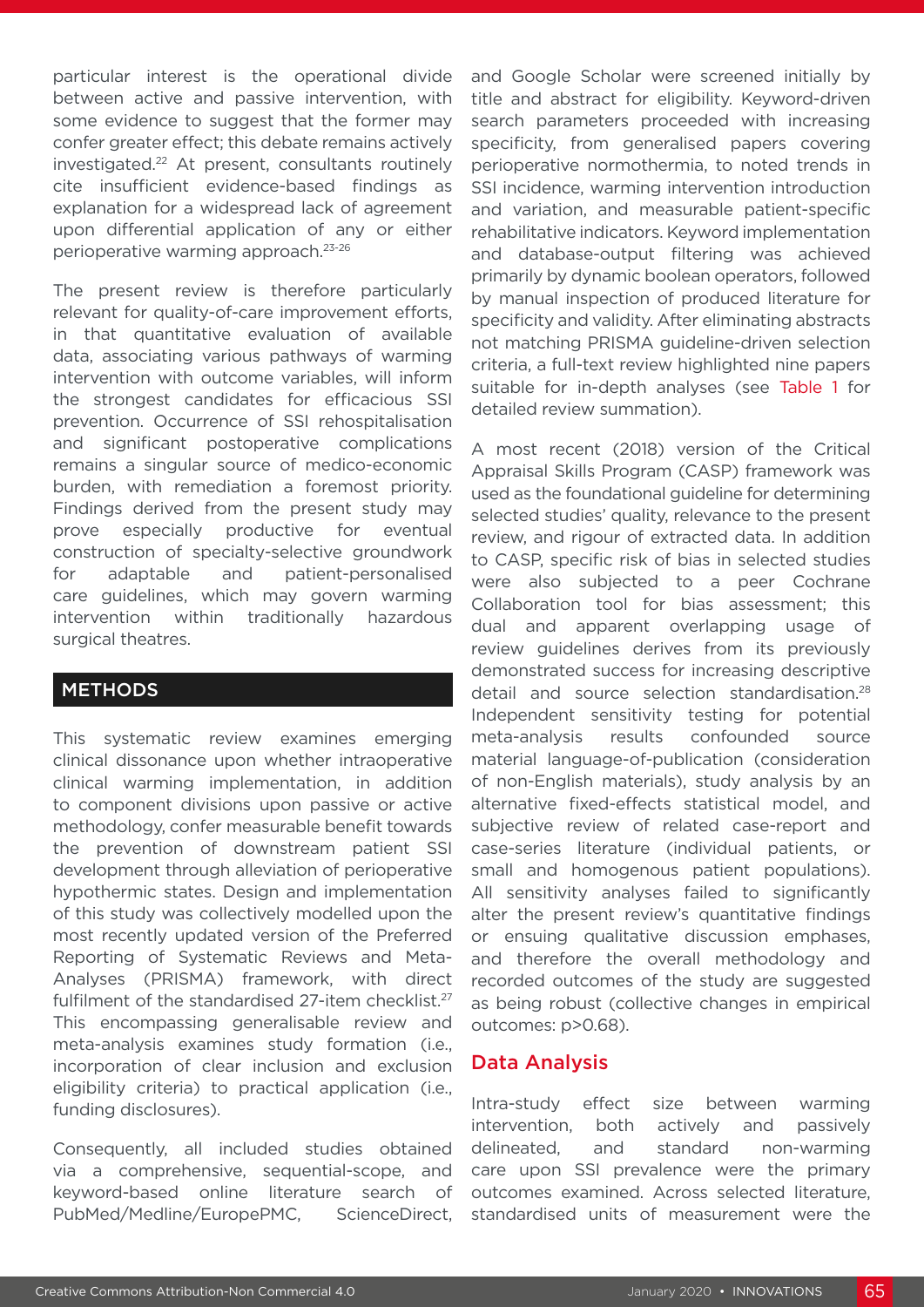recorded downstream patient occurrence SSI presentations by both raw constituency within total population (cases per total patients), as well as percentage composition. Secondary outcome measures such as morbidity and mortality are discussed by empirical proportion, and subjectively as needed.

### Results

Nine studies met all the criteria and were selected for analysis in this review. The data from some 3,627 demographically diverse patients across the included literature were aggregated for systematic analysis. Individual study scope and population sizes of these studies ranged from 38<sup>29,30</sup> to 1,824 patients.<sup>31,32</sup>

### Evaluation of Outcomes

All studies reported favourable effects of warming intervention after introduction of perioperative hypothermia prevention, and literature that separated active versus passive warming preliminarily identified active means as being somewhat more efficacious in the clinic.<sup>30,31</sup> Eight of nine examined studies significantly associated warming procedures with reduced SSI occurrence, with the lone dissenting study exhibiting marginally insignificant strength of association between said factors (p>0.05; Lista et al.25 descriptive following). Publicationspecific secondary outcomes varied between literature and encompassed a range of factors such as patient reintervention and readmittance rates, attributable mortality, and recovery length-of-stay. These admittedly more limited indicators generally confirmed hypothesised patient post-surgical outcome improvements concurrent with implementation of perioperative warming intervention.

Mason et al. $33$  found in a cohort of cancer patients (N=246; aged 20–87; mean BMI: 28) that aeriated active CO<sub>2</sub> normothermia regulation significantly decreased incidence of postoperative hypothermia (odds ratio [OR]: 0.10; 95% confidence interval [CI]: 0.04–0.23) alongside amplified SSI risks for patients experiencing perioperative hypothermia (OR: 4.0; 95% CI: 1.25–12.90), relative to standard care control. With humidification of active CO<sub>2</sub> warming, recipient patients' relative SSI risk decreased by approximately 66% in contrast to control non-warming care (p=0.04). SSI prevention-related cost-effectiveness analysis estimated net downstream healthcare savings from intraoperative warming at £155 per patient through preventable SSI-related follow-up. A post-investigative incremental cost-effectiveness ratio was concurrently negative, indicating an overall dominant cost-effective determination of SSI-prevention through intraoperative warming.<sup>33</sup>

| Inclusion criteria                                                                                        | Exclusion criteria (by design)                                | Exclusion criteria (de facto)                                            |
|-----------------------------------------------------------------------------------------------------------|---------------------------------------------------------------|--------------------------------------------------------------------------|
| Quantitative design (randomised controlled<br>trials preferred), clinical cohort studies also<br>included | Qualitative and non-empirical studies                         | Not available in Medline/<br>PubMed, Google Scholar, or<br>ScienceDirect |
| English language                                                                                          | Non-English language publications                             | Published                                                                |
| Surgical site infection as outcome measure                                                                | Did not explicitly measure surgical site<br>infection outcome | Relatively recent (to be available<br>and/or cited electronically)       |
| Warming interventions as independent<br>variable                                                          | Did not use warming interventions as<br>independent factor(s) |                                                                          |
| Meets established literature/results quality<br>standards (see results)                                   | Does not meet data/study quality<br>criteria                  |                                                                          |
| Studies reference primary patient data                                                                    | Secondary patient data and/or<br>reviews                      |                                                                          |
| Passes author conflict of interest checks                                                                 | Author conflict of interest noted                             |                                                                          |
| Involved general anaesthetic surgical<br>procedures                                                       | Non-surgical and/or localised<br>anaesthesia                  |                                                                          |

#### Table 1: Selection criteria.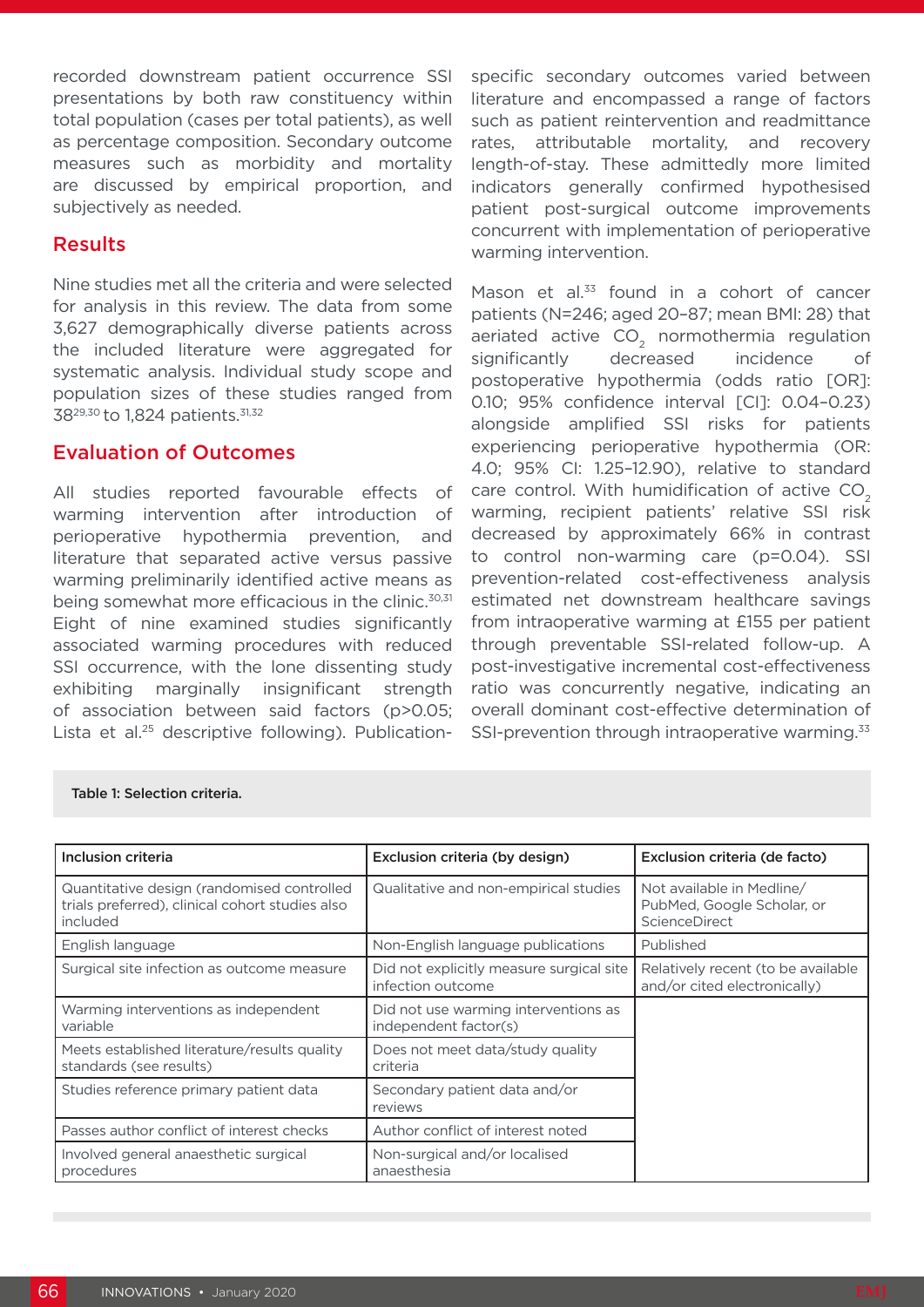

#### Figure 1: Meta-analysis of warming intervention and operative hypothermia by Forest plot.

Odds ratio of surgical site infection development and perioperative hypothermia [95% confidence interval]. Odds ratio below 1.0 indicates relative risk reduction in surgical site infection for patients with warming intervention compared to standard, non-warming care.

OR: odds ratio.

Conclusive findings by Mason et al.<sup>32</sup> compare favourably to the study of elective open colorectal surgery, wherein 18/96 patients examined experienced SSI under hypothermic surgical conditions (34.7+0.6 °C; 19%) contrasted to 6/104 patients under passive-intervention normothermia (36.6+0.5 °C; 6%).<sup>21</sup> This statistically significant finding (p=0.009) was supported by numerous secondary outcomes: faster time to suture removal for normothermia patients (p=0.002) and decreased postoperative hospitalisation timeframe (2.6 days or roughly 20%; p=0.01) compared to hypothermic condition patients. Multivariate analysis additionally identified commonly-associated risk factors of tobacco use (OR: 10.5; 95% CI: 3.2–34.1) and patient age (OR: 1.6; 95% CI: 1.0–2.4) as significant positive correlates in consequent SSI prevalence. On a much wider scale, Liau et al.<sup>32</sup> quantified reduction in incidence of SSI from 3.1% to 0.5% among non-warming standard operative care

and targeted surgical warming intervention (p<0.001), a relative 84.0% decrease. Corresponding SSI prevention-associated savings were tabulated at approximately USD\$ 147,967.<sup>32</sup>

Melling et al.<sup>34</sup> performed intention-to-treat analysis and identified SSI in 19/139 non-warmed hernia surgery patients (14%) compared to 13/277 patients receiving active warming intervention (5%; p=0.001). ASEPSIS wound score severity likewise significantly decreased between warmed and control procedures (p=0.007). Corresponding to reduced SSI risk for patients receiving intervention, necessity of antibiotics post-surgically was diminished relative to control (p=0.002). No added significant differences were established for measurements of haematoma and seroma presentation. Follow-up in 2006 factoring in ASEPSIS standardised wound categorisation in hernia surgery again confirmed significant improvement in patients operated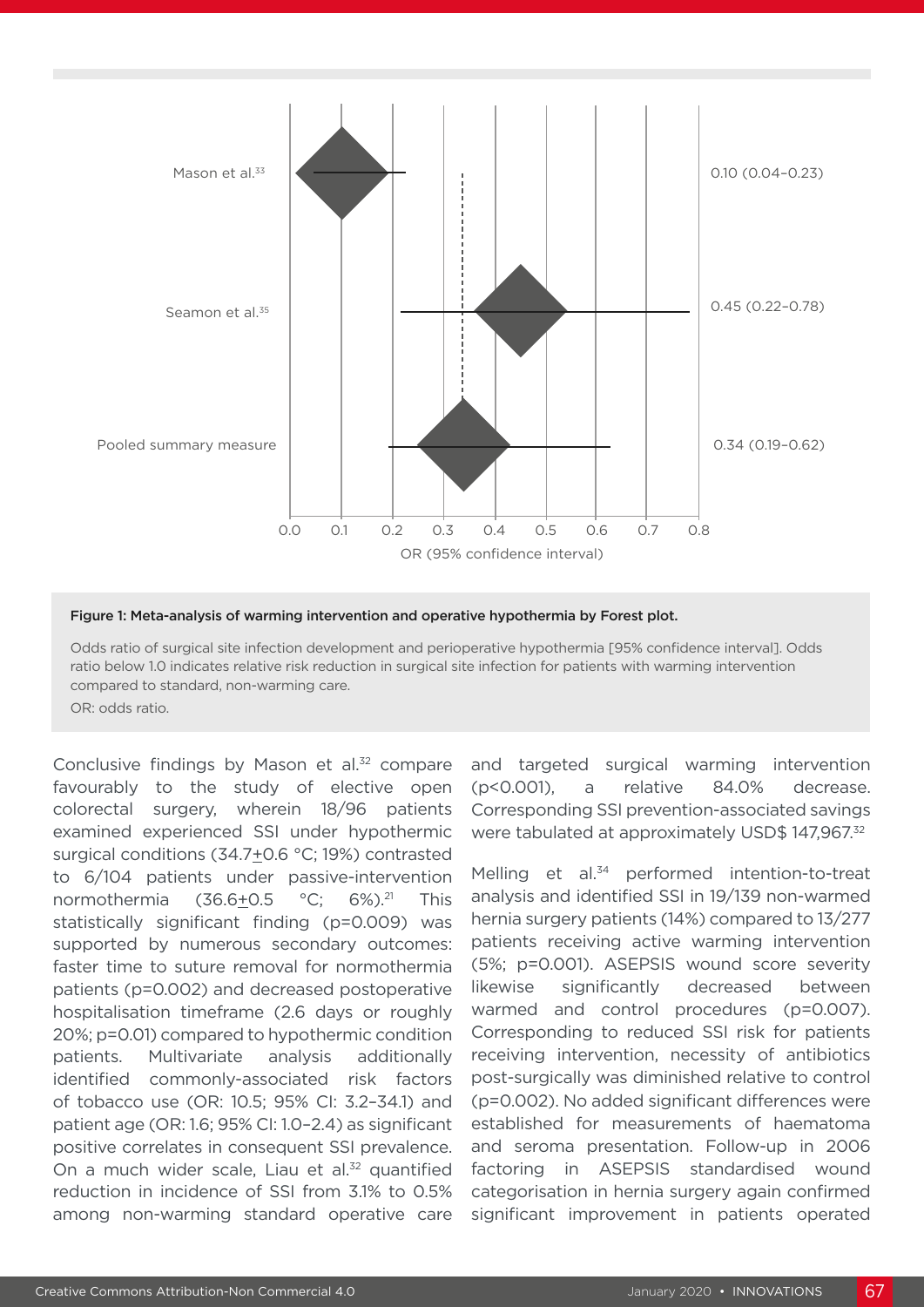with active perioperative warming (p<0.05) relative to non-warmed control, with statistically significant differences in subjective patient pain scores (p<0.05), for both short (2 hours) and longer-term (7 days postoperatively) warming versus baseline.<sup>35</sup> Similarly strong associations between warming, hypothermia reduction, and SSI prevention were shown by Wong et al.36 in generalised abdominal surgery (N=103). Patients operated with passive warming (n=47) exhibited markedly lower SSI complication rates (32% versus 54% control; p=0.027) and blood loss (50% median quantity decrease; p=0.011) in contrast to non-warmed individuals. Anecdotally for review, this study individually reported perioperative mortality which was two amongst controls against one for within warmed patients; no relevant conclusions were drawn from this extremely incomplete dataset for warming correlation to intra-surgery mortality.

Clinical cohort analyses by Seamon et al.<sup>37</sup> demonstrated more significant associations between intraoperative hypothermia presentation and SSI development. Within nonwarmed individuals SSI risk increased 221% per degree below 35 °C, a common clinical benchmark for perioperative hypothermic states (OR: 2.21; 95% CI: 1.24–3.92; p=0.007). In comparison were complementary results from Lista et al.<sup>25</sup> demonstrating significantly reduced postoperative length of stay and recovery rate over passive warming intervention (p=0.001), alongside lower perioperative analgesia administration requirement (p=0.042). Of note is the fact that Lista et al.<sup>25</sup> proved the only selected study in this review that failed to identify a meaningful association between warming intervention and postoperative SSI complication incidence (p>0.05). Guarded findings were observed by Smith et al.<sup>29,30</sup> in the field of gynaecological surgery; data indicated active warming resulted in more effective perioperative hypothermia prevention than either passive normothermia maintenance or nonwarming standard surgical care, as evaluated by immediate measures and resulting occurrence of SSI (both p<0.05). Longitudinal patient outcomes (SSI, morbidity, and mortality) failed to exhibit meaningful consensus. This divergence, however, was attributed to difficulties in attrition and follow-up.

### Meta-Analysis

Whereas the association between warming intervention and perioperative hypothermia prevention has been assumed at times and therefore inconsistently studied in literature, currently hypothesised clinical relationships between warming intervention implementation and SSI reduction nonetheless constitutively derive from this foundation. Mason et al.<sup>33</sup> and Seamon et al.<sup>37</sup> determined an OR of 0.34 (95% CI: 0.19–0.62; Figure 1), supporting intuitive expectations that both active and passive perioperative warming confers significant control over, and effect upon, normothermia retention. Kurz et al.<sup>21</sup> ( $p=0.009$ ) and Seamon et al.<sup>37</sup> (p=0.007) similarly indicated strong temperature regulation improvements by active warming techniques contrasted to passive, and further validated the foundational warmingto-normothermia relationship by significance stratification of SSI risk across approaches. Meta-analysis of SSI development was ORdependent, and the warming intervention demonstrated compatibly significant reductions in patient SSI post-normothermia surgeries, in contrast to procedures within which either hypothermic patient conditions were empirically identified (OR: 0.36; 95% CI: 0.18–0.87; p<0.01; Figure 2). Three selected studies in this review did not quantify SSI prevalence and warming intervention by OR measure, but nonetheless demonstrated significance between objectivelymeasured operative normothermia and reduced SSI presentation by counterpart risk ratio (RR) and maximum likelihood estimation (p<0.001; p=0.001; p<0.05; by Liau et al., $32$  Lista et al., $25$  and Smith et al.,<sup>29</sup> respectively).

Secondary outcome measures as reported by evaluated literature collectively indicated broad concurrence of perioperative improvement to SSI prevention, as well as normothermia guarantee. Relevant significant findings included time to suture removal (Kurz et al.<sup>21</sup> p=0.002), differences in postoperative inpatient hospitalisation time (Kurz et al.:21 p=0.01; Wong et al.:36 p<0.05; Seamon et al.:<sup>37</sup> p=0.001), ASEPSIS wound score (Melling et al.:<sup>34</sup> p=0.007; Melling and Leaper:<sup>35</sup> p<0.05), patient-reported pain score (Melling and Leaper:35 p<0.05), median blood loss (Wong et al.:36 p=0.01), and perioperative analgesia use (Lista et al. $25$  p=0.04). A solitary, nonsignificant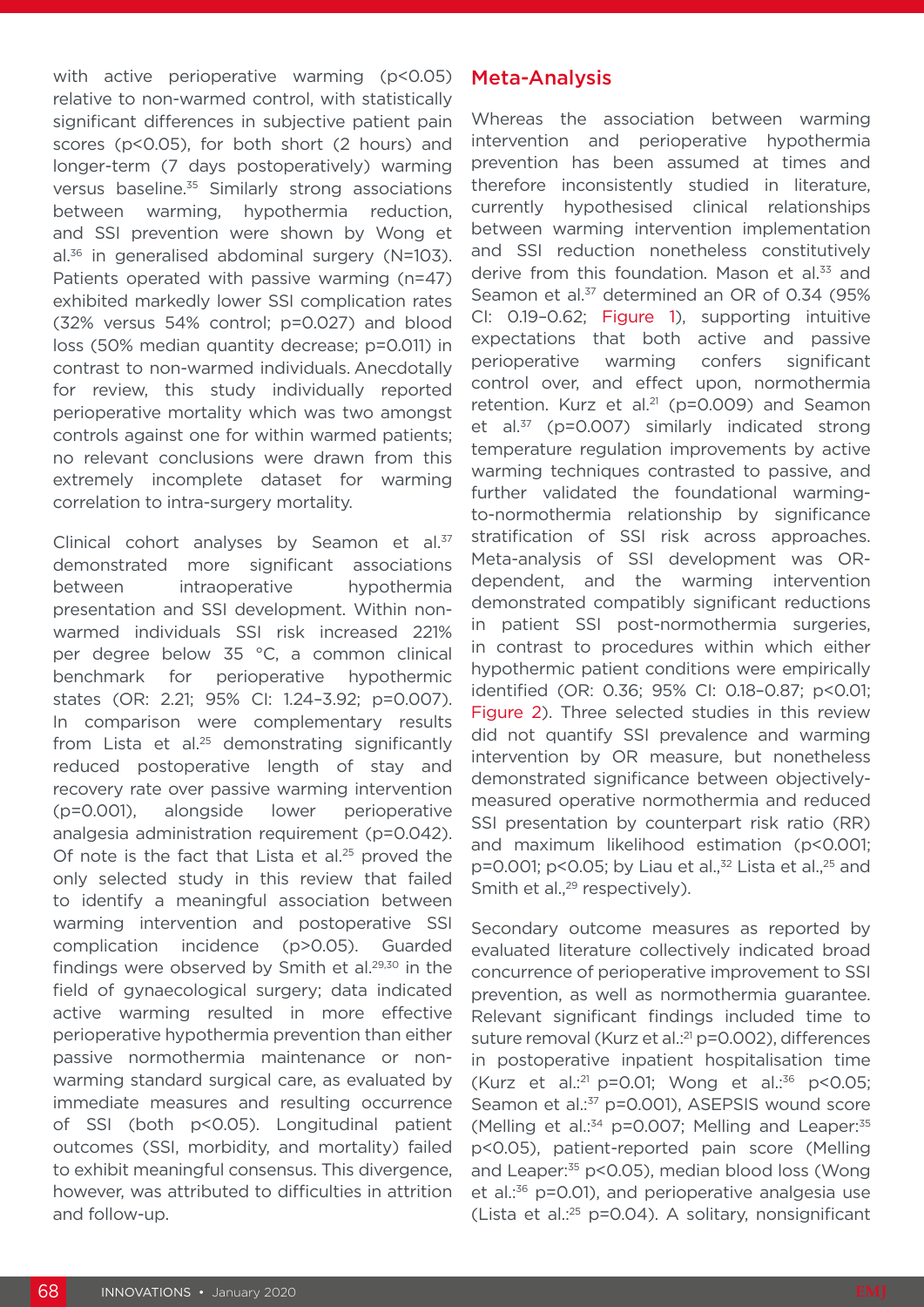secondary outcome indicator, as consecutively recorded by Melling et al. $34$  and Lista et al., $25$ involved SSI-complicating haematoma and seroma frequency across surgical specialty, evaluated by both severity occurrence between warmed and non-warmed patients, whereupon interventions failed to show effective alleviation.<sup>35</sup>

### DISCUSSION AND IMPLICATIONS

Against control care of non-warming operative treatments only, active warming methodologies consistently demonstrated a statistically significant effect for prevention of SSI (OR: 0.36; 95% CI: 0.18–0.87; p<0.01) as well as improving a host of related secondary outcome measures. In comparison of active to passive implementations of warming intervention, quantifiably contrasting data was more lacking. Although, the studies that did juxtapose both approaches consistently rated active means as having magnified relevant patient warming effects, both empirically (e.g., normothermia stability, primary SSI occurrence) and subjectively (quality-of-life estimation).<sup>21,30,31,37</sup>

Applications of surgical warming intervention investigations remain far-reaching across efforts to improve clinical outcomes and constituent patient experiences. Recorded postoperative microbial infection cases in the USA in 2019 have outpaced procedurally related rehabilitative complications by many magnitudes.<sup>38</sup> Having already been strongly correlated by prevalence with consequent SSI,<sup>39</sup> perioperative hypothermia prevention represents a promising clinical alternative to hazardous, resource-intensive reactive therapies. Furthermore, literature strongly suggests additional medical benefit outside of simple infection-rate reduction, such as accelerated physiological neogenesis.40 Whilst no studies included for meta-analysis presently examined expectation for side-effect profiles via treatment with warming methodologies, some presentations have been noted; these include case reports of sustained burns from active forced-air warming<sup>30</sup> owing to improper implementation, alongside ongoing debate over potential methicillin-resistant *Staphylococcus*  aureus bacterial infection exposure risks derived.<sup>41</sup>



#### Figure 2: Meta-analysis of perioperative warming intervention and SSI risk by Forest plot.

Odds ratio of surgical site infection post-perioperative warming intervention. Odds ratio below 1.0 indicates relative risk reduction in surgical site infection for patients with warming intervention compared to standard, non-warming care.

OR: odds ratio; SSI: surgical site infection.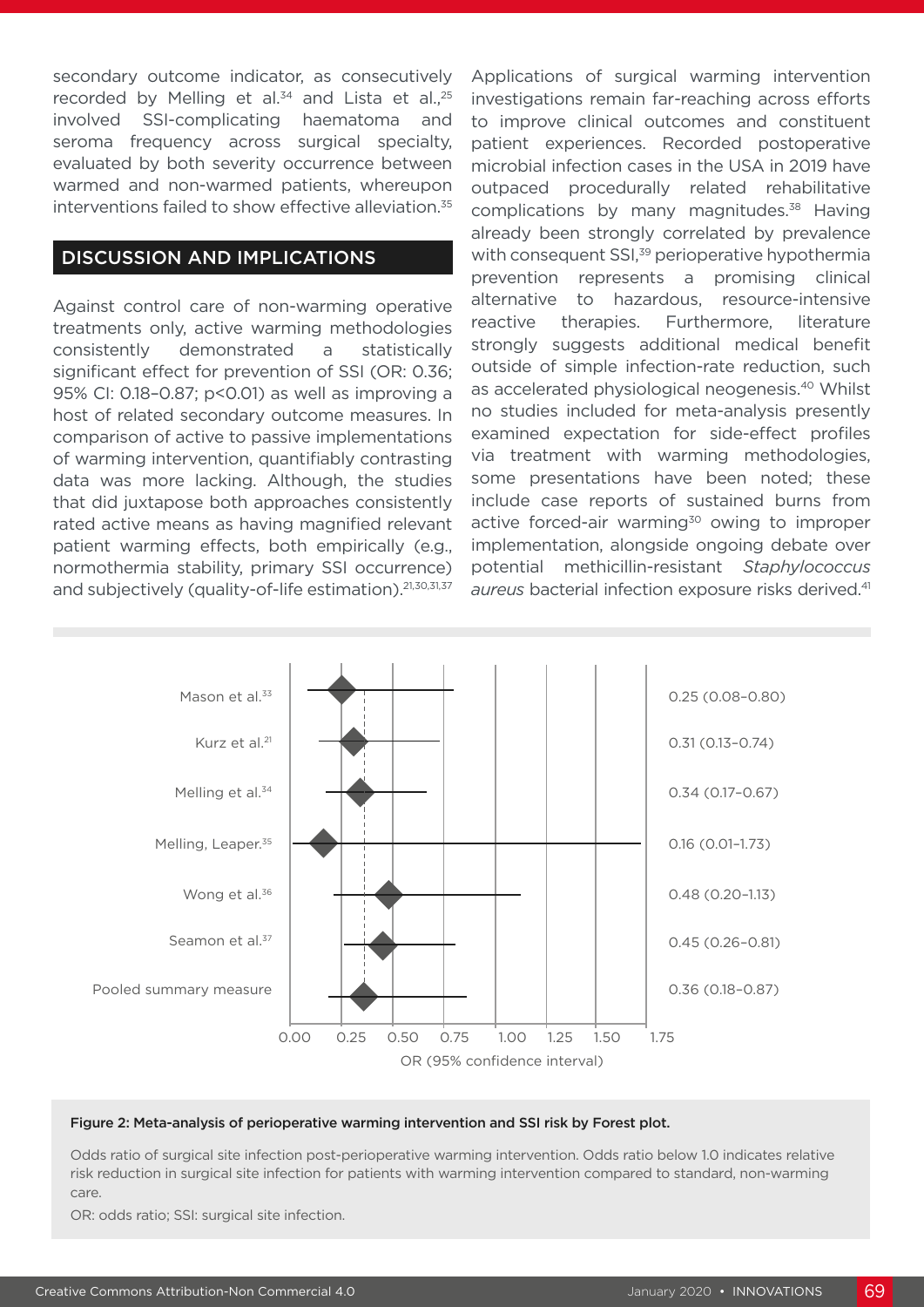Hypothesised from inherent disturbance of operating suite sterility from requisite warming techniques ranging from normothermic fluid administration to forced airflow, the validity and strength of proposed warming side-effect profiles remain actively researched.42,43

### Relevant Limitation and Biases

Important secondary measures complementary to empirical postoperative SSI presentation rates are consistently less well-tracked in literature. Given the clinically-oriented nature of perioperative care, this presents difficulty in accurately constructing a sufficient understanding of patient postoperative outcomes in context, especially in consideration of attrition and continuity of care confounds; a greater quantity of analysable supporting measures would prove extremely valuable for confident generalisation of currently available literary findings. Procedurally, of note is some persistent, although minor, variation of institutional definition for perioperative hypothermia. Concerningly, lower normothermic boundaries varied up to 1.0 °C (35.0–36.0 °C) between studies.<sup>11</sup> Follow-up elucidation on the relevance of this dissociation and greater evidence-based operative climate benchmarks are frequently discussed in literature, yet have not been extensively investigated to date.44-46 In the present review, a slightly divergent bottom-array border differentiation between hypo and normothermic states similarly constrained confidence to generalise. Targeted research, aimed at continually elucidating patient-oriented outcome differences between hospital-determined acceptable operating suite standards, remains highly relevant for greater elucidation.

Largely inherent demographic and medical factors could have induced a degree of differential normothermia intervention, for example the complexity of surgical procedures. Prevailing clinical issues, such as morbidity and mortality, among patients' postoperative discharge due to disease state (or adherence to medical therapy, among other factors) could alter measured SSI strengths of association. Practically, extensive ethical and procedural challenges of blinding clinically-based research inevitably reduce internal validity of examined studies.<sup>47,48</sup> Slight procedural bias could arise from this review's literature

selection, as no grey literature, hand searches, or non-English sources were considered (Table 1); although, sensitivity analyses of these factors would suggest negligible collective influences upon the overall findings. Macroscopic lack of a major multicentre, prospectively randomised controlled trials constrained the availability of high-quality data. Despite such, this review remains the most updated within a modest pool of literature examining effects of perioperative warming for SSI prevention and patient rehabilitation.

### **CONCLUSION**

Guarantee of absolute perioperative normothermia remains among the most pressing of surgical challenges. Studies across numerous surgical subspecialties suggest that important protective effects exist between perioperative hypothermia prevention and downstream reduction in SSI or related complications incidence. The current systematic review and meta-analysis empirically confirmed numerous predicted fundamental associations between warming intervention and perioperative normothermia, with significant differences in both SSI occurrence across warming and non-warming perioperative conditions, as well as some improved secondary outcome measures. However, not enough data is presently available in literature to comprehensively analyse pair-wise associations of active versus passive warming with definitive ascertainment of relative patient-safety efficacy between modalities. It should be noted that preliminary findings discussed in this review nonetheless strongly suggest that magnified active warming benefits require greater adaptability and surgical staff influence.<sup>49</sup> The expectation therefore remains that with greater literature availability, further co-operative relationships between active surgical normothermia and SSI prevention may be strengthened across specialty and patient characterisations. Prospective investigation therein remains critical given that existing evidence is merely sufficient to endorse by clinical experience the implementation of active patient warming in the absence of exceptional patient or situational risk factors.50-52

Observed and common limitations in clinical outcomes literature, such as limited secondary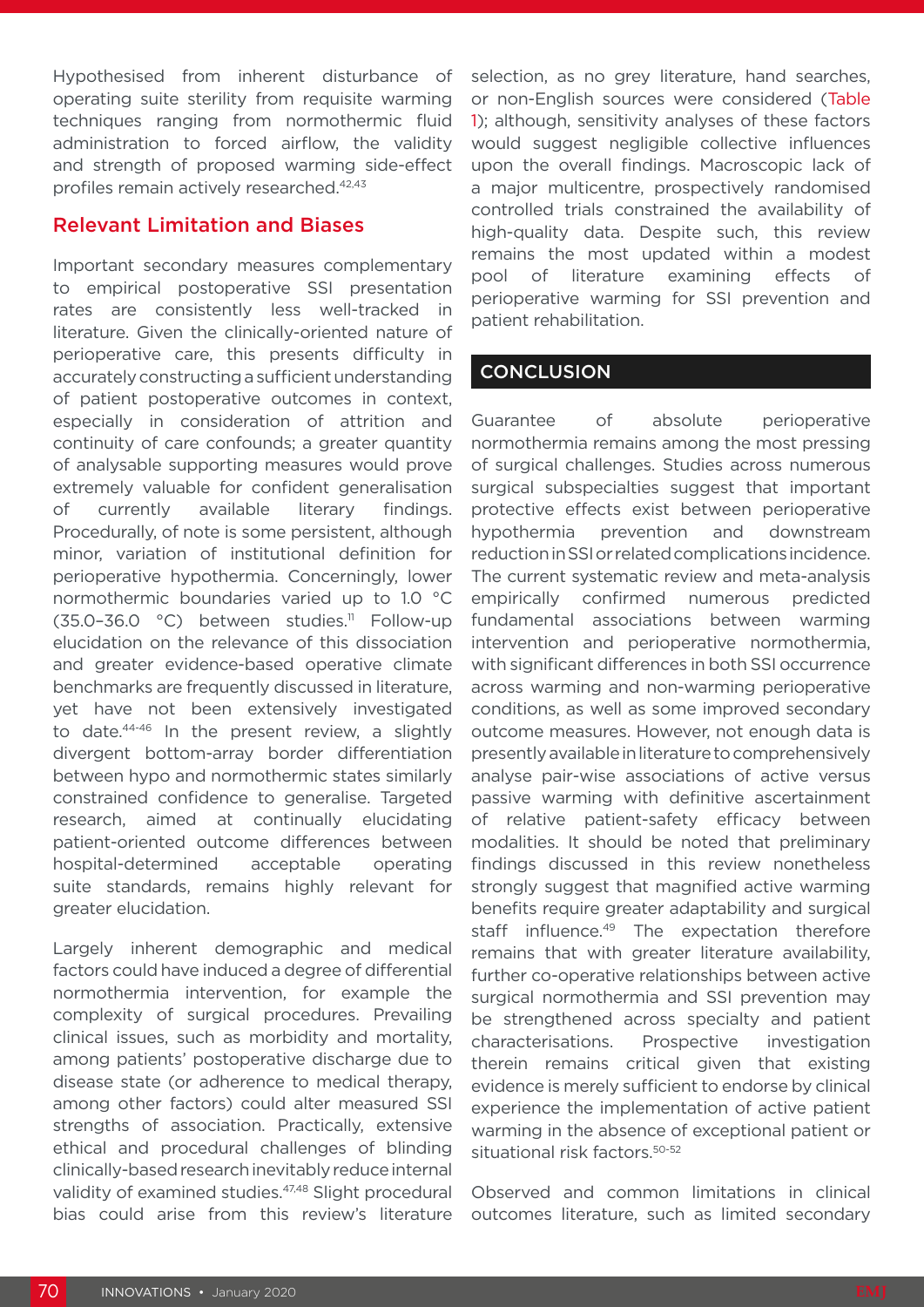patient-oriented postoperative rehabilitative indicators<sup>53-55</sup> in combination with SSI occurrence. remain highly relevant and require additional subspecialty field and patient-population specific studies to elucidate for wider generalisability. Elucidation of effect size for warming interventions across wider operating methodologies, particularly in light of emerging minimally invasive surgical techniques, concurrently represent newly pressing directions of inquiry. Within retrospectively oriented research common in the clinical realm, particularly imperative is artificial elevation of Type-I error likelihood by means of structural course-oftreatment evaluation biases.<sup>56-58</sup> Across surgical interventions in the current review, interplays between SSI prevention from novel perioperative warming relative to variations in traditional antibiotic prescriptions proved difficult to

unambiguously isolate; a fine scrutiny further complicated by existing concerns on clinical prescription pattern biases regarding situational or patient characteristics that influence type or quality of care.<sup>34,35,59,60</sup>

Considering the increasing availability of data regarding warming interventions and sustained interest in improving patient surgical outcomes, the expectation that normothermia regulation will play increasingly prominent roles across surgery is viewed as highly practical. As a largely inexpensive and easily implementable measure in modernised clinics, perioperative surgical warming should presently be routinely subscribed across surgical procedures with moderate-tostrong strength of recommendation<sup>61</sup> in the absence of contradictory clinical findings.

#### References

- 1. Barie PS, Eachempati SR. Surgical site infections. Surg Clin. 2005;85(6):1115- 35.
- 2. Umscheid, CA et al. Estimating the proportion of healthcare-associated infections that are reasonably preventable and the related mortality and costs. Infect Control Hosp Epidemiol. 2011;32(2):101-14.
- 3. Centers for Disease Control and Prevention (CDC). Surgical Site Infection (SSI) event, procedureassociated module. 2019. Available at: www.cdc.gov/nhsn/pdfs/ pscmanual/9pscssicurrent.pdf. Last accessed: 17 December 2019.
- 4. Centers for Disease Control and Prevention (CDC). Healthcareassociated infections: Surgical site infection (SSI). 2010. Available at: https://www.cdc.gov/hai/ssi/ssi.html. Last accessed: 02 August 2018.
- 5. Leaper DJ. Surgical-site infection. Br J Surg. 2010;97(11):1601-2.
- 6. Flores-Maldonado A et al. Mild perioperative hypothermia and the risk of wound infection. Arch Med Res. 2001;32(3):227-31.
- 7. Harper CM. et al. Maintaining perioperative normothermia: A simple, safe, and effective way of reducing complications of surgery. BMJ. 2002;326(7392):721-2.
- 8. Sessler DI. Mild perioperative hypothermia. N Engl J Med. 1997;336(24):1730-7.
- 9. Rajagopalan S et al. The effects of

mild perioperative hypothermia on blood loss and transfusion requirement. Anesthesiology. 2008;108(1):71-7.

- 10. Reynolds L et al. Perioperative complications of hypothermia. Best Pract Res Clin Anaesthesiol. 2008;22(4):645-57.
- 11. Torossian A. Thermal management during anaesthesia and thermoregulation standards for the prevention of inadvertent perioperative hypothermia. Best Pract Res Clin Anaesthesiol. 2008;22(4):659-68.
- 12. Burger L, Fitzpatrick J. Prevention of inadvertent perioperative hypothermia. Br J Nurs. 2009;18(18):1116-9.
- 13. Sajid MS et al. The role of perioperative warming in surgery: A systematic review. Sao Paulo Med J. 2009;127(4):231-7.
- 14. Sessler DI. Perioperative thermoregulation and heat balance. Lancet. 2016;387(10038):2655-64.
- 15. Ousey KJ et al. Perioperative warming therapy for preventing surgical site infection in adults undergoing surgery. Cochrane Database Syst Rev. 2015;6:CD011731.
- 16. Görges M et al. Preoperative warming and undesired surgical and anesthesia outcomes in pediatric spinal surgery-A retrospective cohort study. Paediatr Anaesth. 2016;26(9):866-75.
- 17. Forbes SS et al. Implementation of evidence-based practices for surgical

site infection prophylaxis: results of a pre-and postintervention study. J Am Coll Surg. 2008;207(3):336-41.

- 18. Moola S et al. Effectiveness of strategies for the management and/ or prevention of hypothermia within the adult perioperative environment. Int J Evid Based Healthc. 2011;9(4):337-45.
- 19. Kellam MD et al. Forced-air warming devices and the risk of surgical site infections. AORN J. 2013;98(4):354- 66.
- 20. Rowley B et al. Perioperative warming in surgical patients: A comparison of interventions. Clin Nurs Res. 2015;24(4):432-41.
- 21. Kurz A et al. Perioperative normothermia to reduce the incidence of surgical-wound infection and shorten hospitalization. N Engl J Med. 1996;334(19):1209-15.
- 22. de Brito Poveda V et al. A systematic review on the effectiveness of prewarming to prevent perioperative hypothermia. J Clin Nurs. 2018;22(7- 8):906-18.
- 23. Brasel K et al. Canadian Association of General Surgeons and American College of Surgeons evidence based reviews in surgery. 21: The risk of surgical site infection is reduced with perioperative oxygen. Can J Surg. 2007;50(3):214-6.
- 24. Anthony T et al. Evaluating an evidence-based bundle for preventing surgical site infection: A randomized trial. Arch Surg. 2011;146(3):263-9.